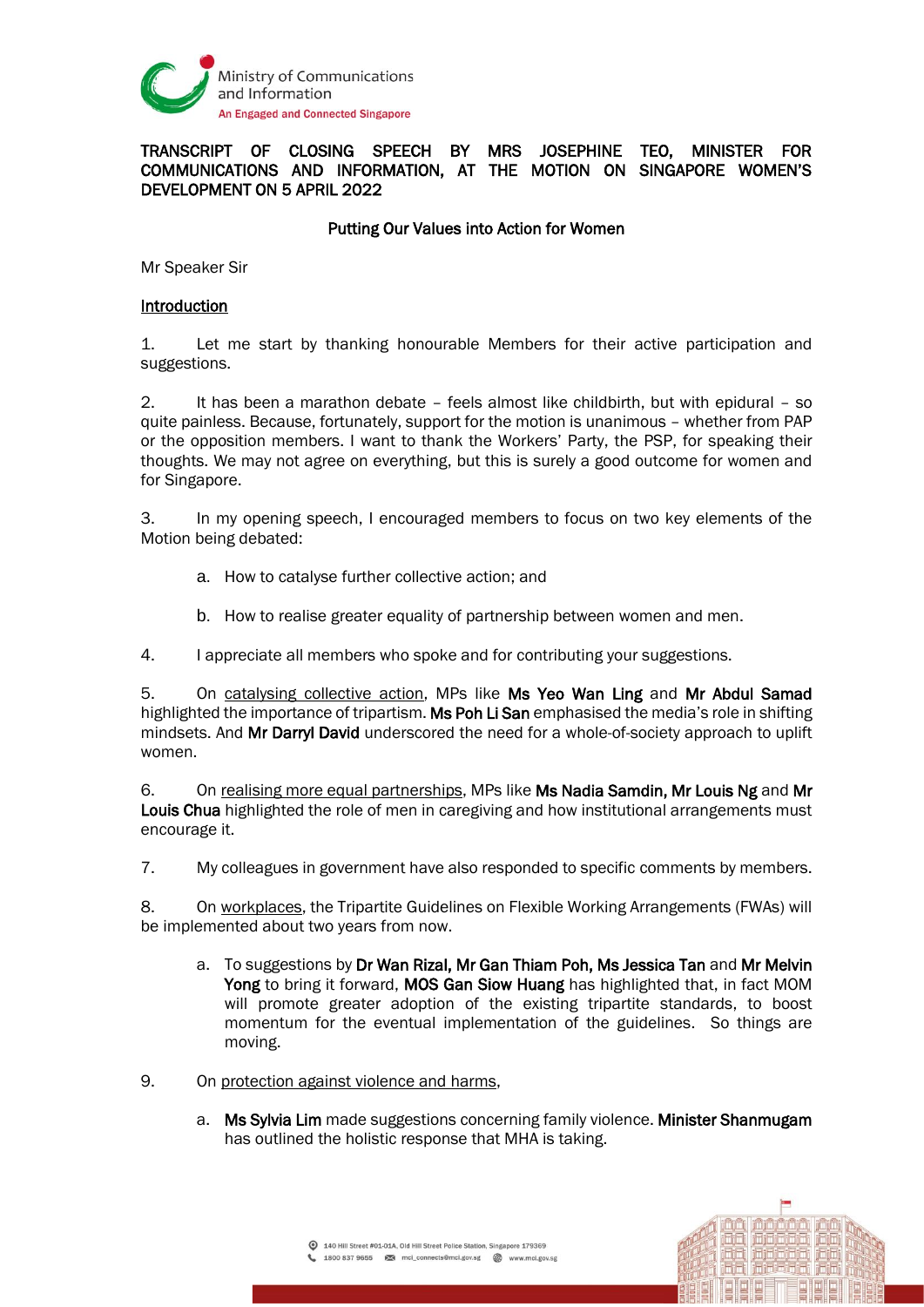

b. Responding to Ms Hany Soh and Mr Zhulkarnain Abdul Rahim, SMS Sim Ann has elaborated on how the Sunlight Alliance for Action will promote greater awareness of online harms, and provide more holistic support to advocates in the community, as well as victims.

10. On support for caregivers, many members such as Ms Rachel Ong and Mr Vikram Nair have welcomed the enhancement of the Home Caregiving Grant.

- a. Ms Joan Pereira, Mr Sharael Taha and Ms Tin Pei Ling called on the Government to increase the capacity for respite care. In response, Parl Sec Rahayu shared the Health Ministry's commitment to make it more accessible and affordable.
- b. To Mr Yip Hon Weng's suggestion, MOS Low Yen Ling shared how the Government is working with community partners to strengthen peer support networks to better support caregivers.

11. On changing mindsets, we absolutely agree with Ms Ng Ling Ling, Mr Seah Kian Peng, Ms He Ting Ru, Mr Leon Perera, Dr Shahira Abdullah and Ms Carrie Tan that it is foundational. We also agree with Ms Janet Ang and Assoc Prof Jamus Lim that more women are ready today for leadership roles.

12. Minister Masagos has declared his support and his Ministry's active interventions on this front. At the same time, **Minister Ong Ye Kung** underscored society's collective duty.

13. Sir, even with extensive consultations and wide-ranging engagements, no White Paper or parliamentary debate on women's development can claim to have addressed all pertinent issues that Singaporeans care about.

14. Some questions take time to consider, like those raised by Ms Hazel Poa on mandating CPF top-ups for caregivers by their spouses, or those by Ms Rachel Ong and Mr Gerald Giam on legislating parental or family care leave.

15. Other questions have no simple answers. For example, should paternity and maternity leave benefits be equalised, to better reflect the desire for equal sharing of responsibilities between fathers and mothers in caring for their newborns?

- a. But as MOS Sun Xueling has pointed out, societal norms constrain men from fully utilising existing leave provisions.
- b. More leave provided does not automatically lead to more leave taken. At which point would mindsets have shifted sufficiently, such that the equal provision of parental leave would in fact result in the equal sharing of responsibilities?

16. Questions like these should not be forgotten. Every now and then, we should revisit them. And even if we don't, Mr Louis Ng will make sure that we do.

17. Like the subject of elective egg freezing which Ms Cheng Li Hui championed for years, it takes time to develop deeper understanding and to build consensus on what is right for our women and society.

18. Likewise, for workplace fairness which labour MPs have actively championed and worked on the ground to achieve for years, new legislation builds on the steady gains we have already made to boost female employment in every age group.

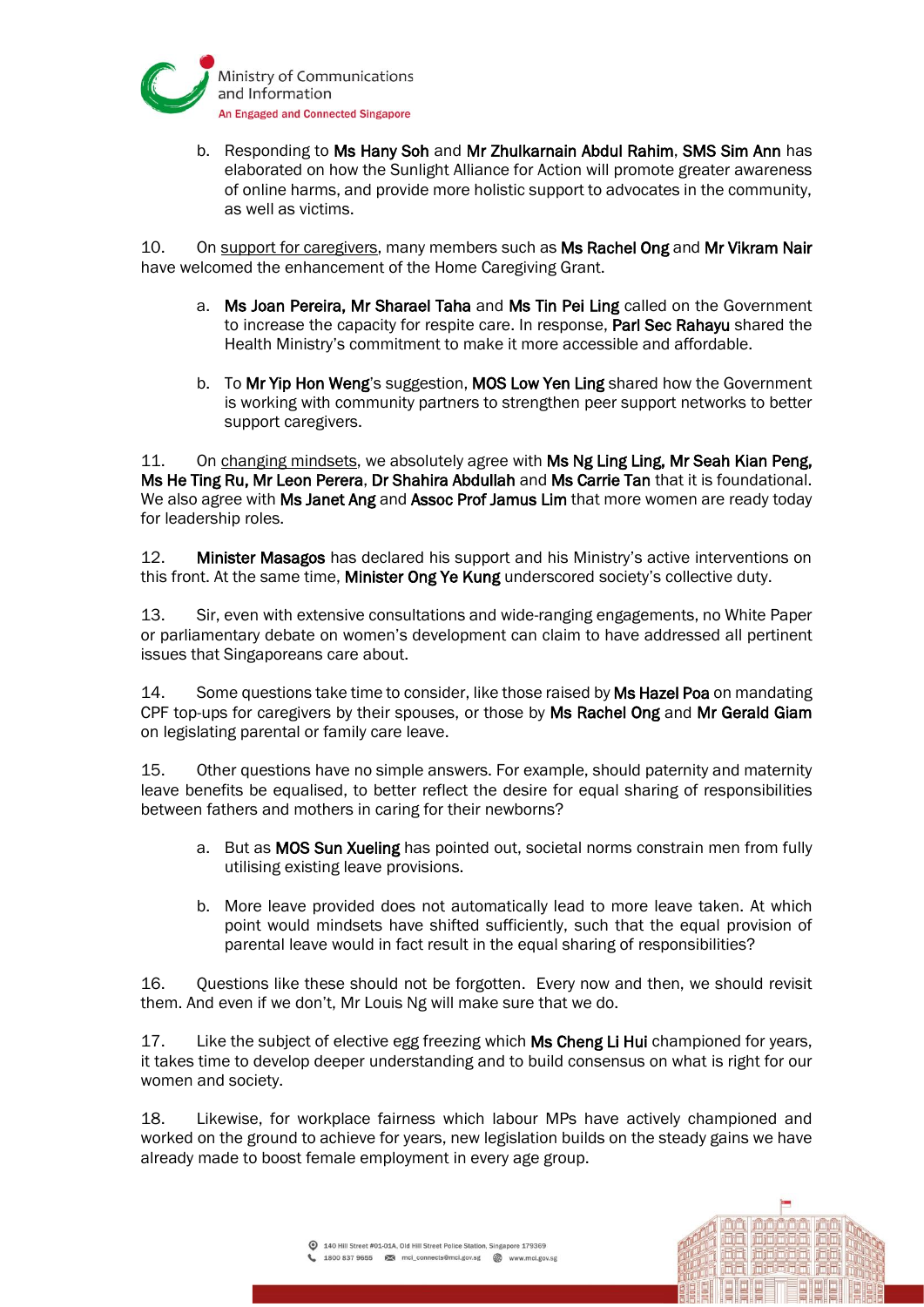

19. So, Sir, by any measure, this White Paper and its 25 recommendations are a major milestone for our whole-of-nation approach to Singapore women's development.

20. In fact, the White Paper distills the views of Singaporeans over the year-long Conversations. As early as September last year, Prime Minister Lee had outlined its key recommendations.

21. So this makes me a little puzzled to hear Ms He Ting Ru say there isn't sufficient time to consider them. It also seems contrary to calls on the Government to move faster, not on recommendations but on implementation.

22. This is because when fully implemented, the White Paper promises to realise more closely our vision of a fairer and more inclusive society, where men and women partner each other as equals, and can pursue their aspirations freely and to the fullest.

23. In truth, advancing the cause of women is a journey without end. In every generation, we must find new ways to elevate women. We cross each new milestone in the hopes of going further to reach the next.

24. As we commit ourselves to action, it is also worth asking what today's debate has achieved.

25. I suggest to members that its greatest contribution is in upholding the values we hold dear as a society, and which will serve as our north star as we seek out the next milestones in women's development.

26. What are these values?

### Values underpinning Singapore women's development

- 27. The first and foremost has to be the equality of women and men.
- 28. History is replete with examples of women being subjugated by men.
	- a. In ancient Athens, widely regarded as the birthplace of democracy, women received little education. They lived in their own quarters separate from men, and were confined to household duties. Not that these were unimportant, but women were otherwise excluded in society.
	- b. Even towards the end of the European age of Enlightenment, French philosopher Jean-Jacques Rousseau argued that women did not need to be educated to the same extent as men, since their main duty in life was to please their husband and educate their sons.
	- c. Similar attitudes permeated Eastern tradition. Confucius had a famous saying " $\pm$ 子无才便是德", meaning the lack of talent in a woman is a virtue.

29. It is clear from this debate that here in modern-day Singapore, we firmly reject such narrow-mindedness towards women. Instead, we reaffirm the value of equality between women and men.

30. No one is left in doubt that Singapore women should have equal opportunities to pursue their aspirations, as much as men.

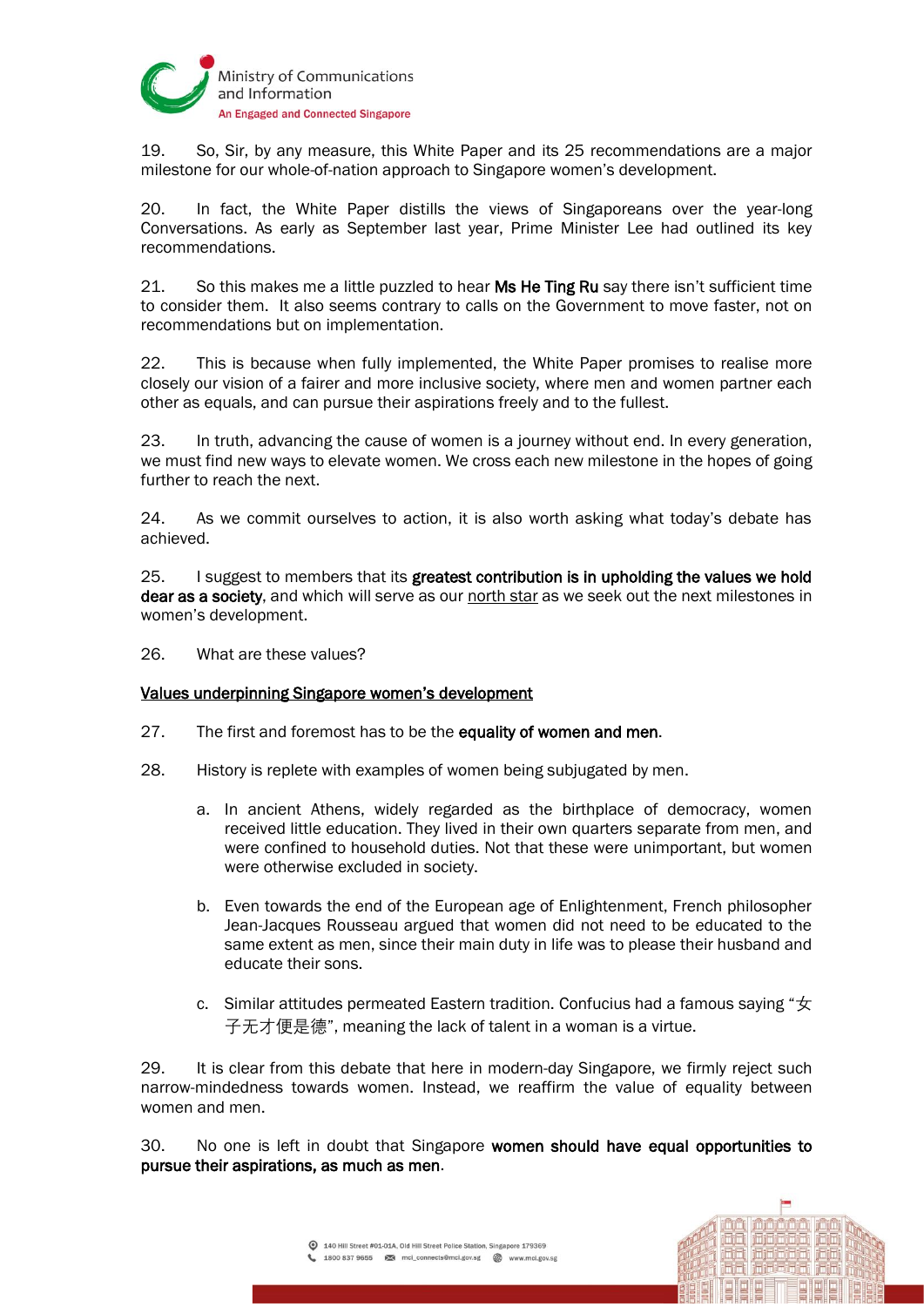

# 31. The tone of this debate has also upheld the value of partnership. Women should be regarded as equal partners of men, not only at work but also at home.

32. We believe that more for girls and women does not mean less for boys and men. Workplace fairness, flexible work arrangements and caregiver support benefit women as well as men.

33. We aim to ensure that advances for one do not diminish the other. Instead, it strengthens boys and men when our mothers, sisters, wives and daughters are uplifted.

34. In a true partnership, both gain from each other's growth. This is the only sustainable way forward.

35. In the same way, the partnership between the Government and the community at large has helped to bring about positive change for Singapore women.

36. A third and essential value underpinning equality and partnership is that of mutual respect between men and women.

37. As a society, we should respect women's place in it and honour their contributions.

38. Equally, we respect men's choice and ability to support women in their capacities as fathers, husbands, brothers, bosses, colleagues and friends.

- 39. Mutual respect shapes our attitudes and beliefs about women and men.
	- a. They reach the corners of our minds that laws, regulations, guidelines and practices will never fully reach.
	- b. They determine the culture and norms within which we all live.
	- c. They move our hearts and spur us to action, so that supporting women is a "want to do", rather than "have to do".
- 40. At its core, respect means that:
	- a. Women should not be exploited;
	- b. Women should not be sidelined;
	- c. Women should not be stereotyped.
- Rather,
- a. Women deserve to be recognised for their contributions;
- b. Women deserve to be empowered to succeed;
- c. Women deserve to be respected as equal partners in society.

41. These core values of equality, partnership and mutual respect must endure with every step we take in advancing women's interests. It is now up to us to put our values once again into action.

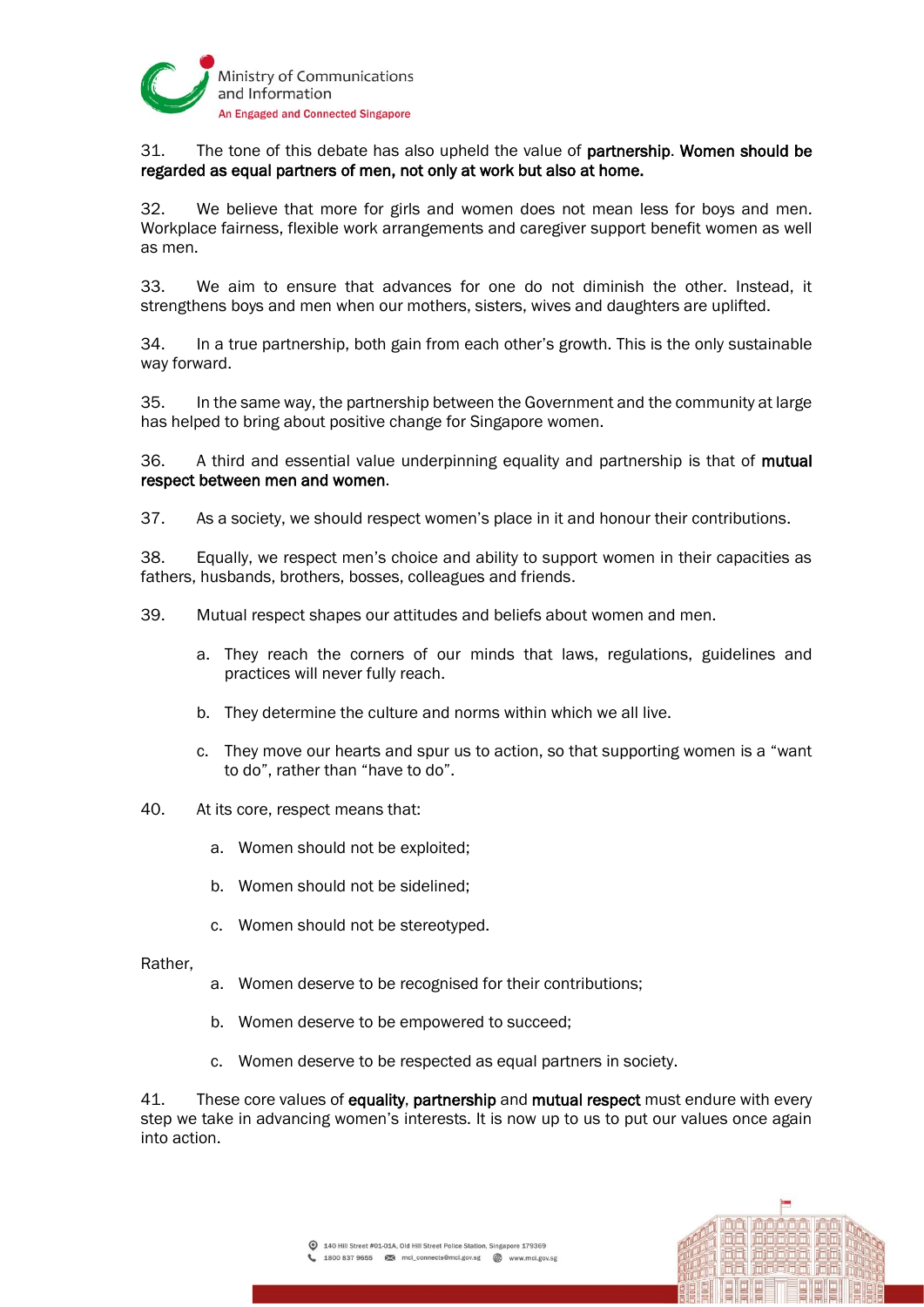

## **Conclusion**

42. Sir, I would like to bring this debate to a close by returning to its core significance.

43. More than anything else, this White Paper is about honouring Singapore women, recognising their place in society, and committing to achieve further progress for women.

44. Let me explain why, in Mandarin.

45. 我国历代的女性同胞,都在她们各自的领域中取得非凡的成就。因此,我们也要通 过这份白皮书,表扬女性同胞,并认同她们在社会中扮演的重要角色。

- a. 我们要表扬她们不屈不挠的精神,为了在社会里发出宏亮有力的声音,为了获 得更大的尊重和认同,她们不畏挑战, 克服重重困难,取得各种胜利。 我们要 表扬她们努力不懈开创先河,帮助她们身边的其他女性也取得成功。
- b. 白皮书的可贵之处,不单是法律或政策方面的调整。它也带动全民正视及进一 步推动新加坡女性的发展, 把我们珍惜的价值观付诸于行动。
- c. 其核心精神在于,打造一个更平等、更具包容性的社会。我们的同胞们 不论 性别,不分男女 - 都能获得尊重及公平的对待, 让所有国人, 包括女性在内, 都能自由、自信地追逐和实现她们的梦想。

English translation of paragraph 44:

Over the past decades, Singapore women have achieved exceptional progress in various fields. This White Paper is therefore about honouring Singapore women and recognising their place in society.

- a) We honour them for fighting the battles to be seen and heard, to be recognised and valued. We honour them for their unyielding spirit, that has led to many triumphs over adversity. We honour them for their unwavering commitment to blazing a trail, and paving the way for other women to succeed.
- b) The value of the White Paper goes beyond legislative and policy changes. Through a whole-of-nation plan of action, it aims to achieve further progress for Singapore women, by putting the values we hold dear into action.
- c) At its core, the White Paper seeks to build a fairer and more inclusive society where Singapore women, partnering men as equals, with mutual respect, can pursue and fulfill their aspirations freely and fully.

46. Sir, at the start of the debate, I described my own struggles as a working woman, highlighting the men who were my staunchest allies – my husband, my father and father inlaw, my brothers, my bosses and colleagues.

47. Equally, many women in my life have been instrumental.

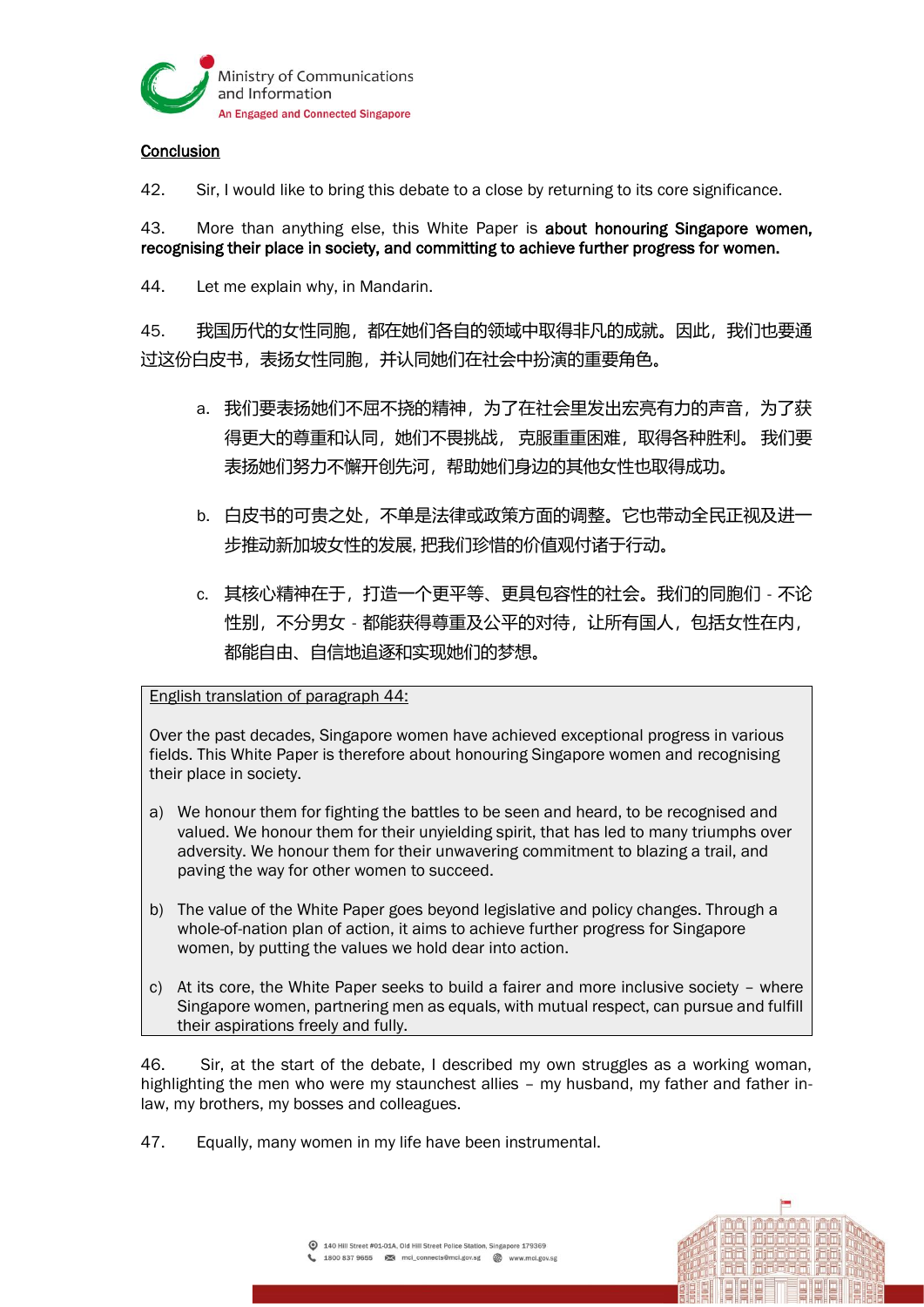

48. My popo, a widow from the time she was in her late 30s, began to educate me well before I started school. Riding on a little trishaw in Joo Chiat to visit her former midwife and relatives, Popo pointed to all the signboards on shops we passed by, to teach me to recognise Chinese characters.

49. Thanks to Popo's spirit of adventure, I served as her English-speaking travel guide on trips abroad and cultivated my own curiosity about the world. I remember filling all the immigration forms – that's how you learn English; not too bad a way.

50. My mother, a former police officer, held court at work and at home. She is not one to easily take no for an answer, nor will she ever retreat to helplessness in any situation.

51. Because of mum, I learnt how to juggle my studies, my passion for basketball, as well as preparing meals daily for my younger brothers.

52. My mother-in-law, who had raised seven children on a shoestring and cared for half a dozen more grandchildren, graciously helped with our late additions when they arrived. Without her support in those critical first years, I would easily have given up.

53. My twin daughters whose wide-eyed wonder and joyful encouragement inspired mummy to finally get a drivers' licence.

54. My reliable helper of 23 years whom I have always introduced as "the children's real mother", Carmen, won her 10-year fight against breast cancer and is still with us.

55. Khoo Seok Lin, Director of Planning in EDB in the 1990s, who stuck her neck out to recommend a scholarship for me, because she believed there was room in the organisation for both me and the only other scholarship recipient that year, a man.

56. Shirley Chen and Anna Chan who, as my bosses, showed how women can assert our views with conviction and grace.

57. My PAs and security officers at different times, Patricia, Alice, Wendy, Chris, Jeya, Alicia, Eunice, Iris, Jocelyn, Silver and Charlene. I am so blessed to have them in my life, because they make every day so much better for me.

58. My best-friends-forever since childhood, my newfound sisters in the labour movement and PAP Women's Wing, with whom I share laughter and tears.

59. Sir, at its core, the White Paper is about enabling all the women around us to be the best that they can be, so we in turn empower each other, as role models, as teachers and mentors, as advocates and champions, as helpers and supporters.

60. Years later when we look back, it is the fact of so many more stories to tell, so many more women to honour, that we know today's efforts have borne fruit.

61. Years later when we look back, it is the fact of so many more collective actions, so many more ground-up initiatives, that we see the power of alignment in hearts and minds towards the common cause of women's development.

62. Years later when we look back, this must be a moment to celebrate, because we leaned forward to achieve greater progress for Singapore women, we put our values into action once again, and jointly ushered in a new dawn, leading to a fairer and more inclusive society, where more women partner men as equals, fulfil more of our aspirations freely and fully!